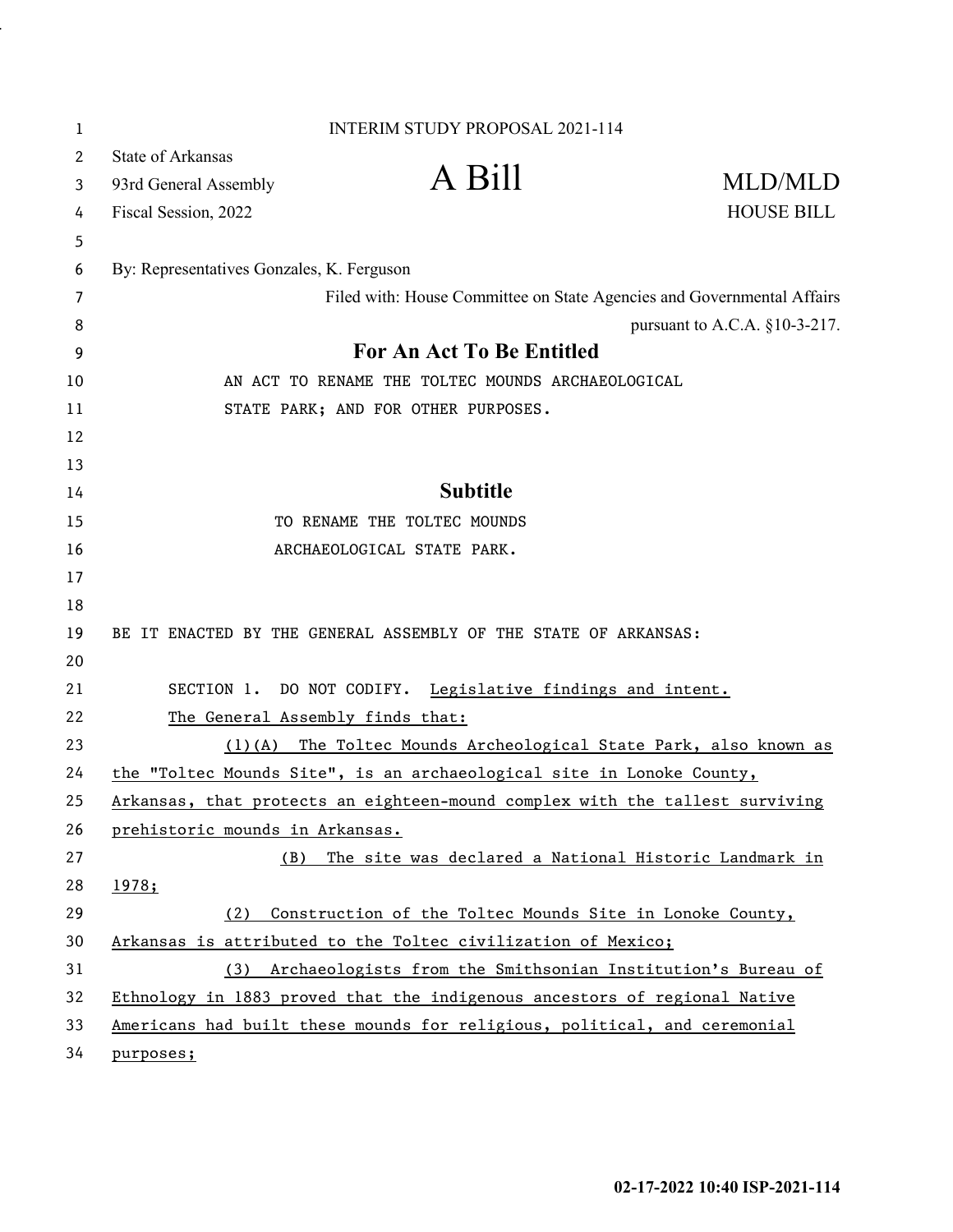| $\mathbf{1}$             | $(4)(A)$ The name "Arkansas" derives from the indigenous word                 |  |  |  |  |
|--------------------------|-------------------------------------------------------------------------------|--|--|--|--|
| 2                        | "Arkansea", used to describe the Quapaw Nation of Indians who once occupied   |  |  |  |  |
| 3                        | this region of the land.                                                      |  |  |  |  |
| 4                        | (B) A treaty between the United States and the Quapaw                         |  |  |  |  |
| 5                        | Nation of Indians was made and concluded on November 15, 1824, at             |  |  |  |  |
| 6                        | Harrington's, in the Territory of Arkansas, by the commissioner on the part   |  |  |  |  |
| $\overline{\phantom{a}}$ | of the United States and certain chiefs and warriors of the Tribe.            |  |  |  |  |
| 8                        | The Quapaw Nation ceded to the United States all claim<br>(C)                 |  |  |  |  |
| 9                        | or title that it may have to lands in the Territory of Arkansas.              |  |  |  |  |
| 10                       | (D)<br>The United States guaranteed to the Quapaw Nation the                  |  |  |  |  |
| 11                       | unhindered right to hunt on the lands ceded by the Quawpaw Nation in          |  |  |  |  |
| 12                       | conformity with the treaty concluded at St. Louis, Territory of Missouri, on  |  |  |  |  |
| 13                       | <u>August 24, 1818;</u>                                                       |  |  |  |  |
| 14                       | $(5)(A)$ One of the four $(4)$ principal chiefs to sign the Treaty            |  |  |  |  |
| 15                       | of 1824 between the United States and the Quapaw Nation was named "Heckaton", |  |  |  |  |
| 16                       | also known as "Dry Man".                                                      |  |  |  |  |
| 17                       | (B) Heckaton was a principal chief who signed the treaties                    |  |  |  |  |
| 18                       | with the United States in 1818, 1824, and 1833, and the treaty of 1833        |  |  |  |  |
| 19                       | reserved for the Quapaw land in the northeast region of the present day State |  |  |  |  |
| 20                       | of Oklahoma, and remains the seat of government for the Quapaw Nation; and    |  |  |  |  |
| 21                       | The Quapaw Nation maintains a historical connection to the<br>(6)             |  |  |  |  |
| 22                       | State of Arkansas and recognizes it as its ancestral homeland, as evidenced   |  |  |  |  |
| 23                       | by the numerous burial and historical sites located throughout the region.    |  |  |  |  |
| 24                       |                                                                               |  |  |  |  |
| 25                       | SECTION 2. DO NOT CODIFY.<br>Toltec Mounds Archaeological State Park          |  |  |  |  |
| 26                       | renamed for Chief Heckaton.                                                   |  |  |  |  |
| 27                       | Toltec Mounds Archaeological State Park shall be renamed "Chief<br>(a)        |  |  |  |  |
| 28                       | Heckaton Archaeological State Park", and the name shall be changed only by an |  |  |  |  |
| 29                       | act of the General Assembly.                                                  |  |  |  |  |
| 30                       | The Building Authority Division and the State Parks, Recreation,<br>(b)       |  |  |  |  |
| 31                       | and Travel Commission may make any improvements, arrangements, or contracts   |  |  |  |  |
| 32                       | or authorize any construction needed to display the name "Chief Heckaton      |  |  |  |  |
| 33                       | Archaeological State Park" on or near the property formerly known as "Toltec  |  |  |  |  |
| 34                       | Mounds Archaeological State Park" in furtherance of this act.                 |  |  |  |  |
| 35                       |                                                                               |  |  |  |  |
| 36                       |                                                                               |  |  |  |  |